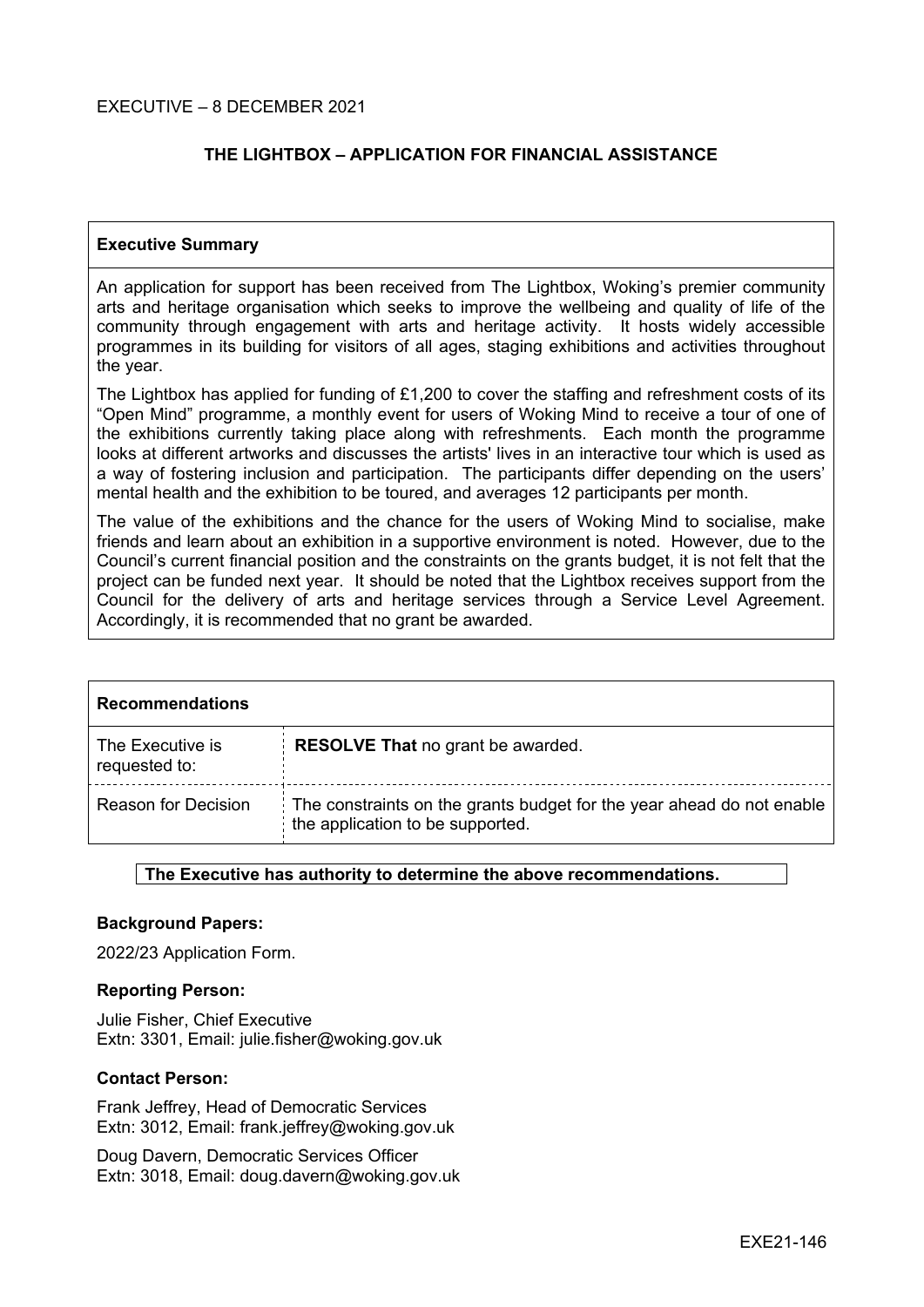## **Portfolio Holder:**

Cllr Simon Ashall Email: cllrsimon.ashall@woking.gov.uk

## **Shadow Portfolio Holder:**

Cllr Will Forster Email: cllrwill.forster@woking.gov.uk

## **Date Published:**

30 November 2021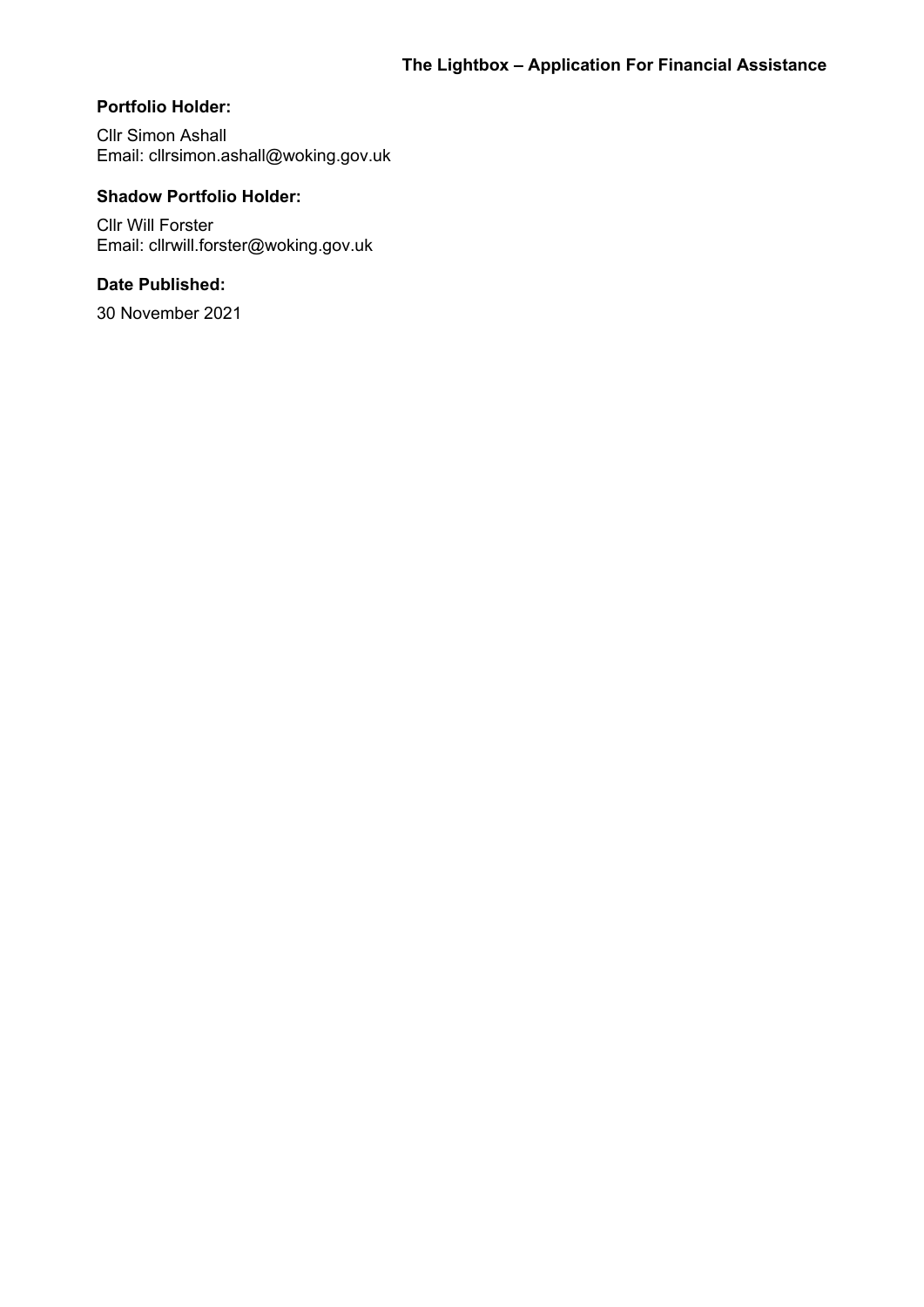| 1.0 Summary of Application |                                                                                                                                                                                                                                                                                                                                                                                                                                                                                                                                                                                                                          |  |  |
|----------------------------|--------------------------------------------------------------------------------------------------------------------------------------------------------------------------------------------------------------------------------------------------------------------------------------------------------------------------------------------------------------------------------------------------------------------------------------------------------------------------------------------------------------------------------------------------------------------------------------------------------------------------|--|--|
| 1.1 Status and Aims        | The Lightbox is a community arts and heritage organisation with a<br>social purpose to improve the wellbeing and quality of life of its<br>community through engagement with arts and heritage activity. It<br>hosts widely accessible programmes in its building.                                                                                                                                                                                                                                                                                                                                                       |  |  |
|                            | The Lightbox has a history of working with the whole community to<br>offer a diverse, high quality programme centred on the visual arts and<br>local heritage. The Centre encourages exploration and learning<br>through play for younger audiences, including under 5's activities and<br>holiday workshops, whilst giving knowledge and allowing<br>for<br>experimentation for older audiences, including those living with<br>dementia and isolated older people. The Centre works in partnership<br>with Woking Borough Council to deliver arts and heritage services to<br>promote a vibrant and healthy community. |  |  |
|                            | The Lightbox tells the story of the local community through a museum<br>and stages 20 exhibitions a year in 3 galleries. The Lightbox has<br>become a central part of the life of the town.                                                                                                                                                                                                                                                                                                                                                                                                                              |  |  |
| 1.2 Employees              | 22 including the Director, Operations Director, Head of Finance, Retail<br>Manager, Facilities Manager, Head of Learning and Engagement,<br>Head of Exhibitions, Visitor Experience Manager and Head of<br>Marketing and Communications.                                                                                                                                                                                                                                                                                                                                                                                 |  |  |
| 1.3 Volunteers             | 178, whose activities include front of house, education and<br>engagement, administration, gardening, oral history / heritage,<br>exhibitions and collections, events and marketing.                                                                                                                                                                                                                                                                                                                                                                                                                                     |  |  |
| 1.4 Clients/Users          | 103,000 visitors (pre-pandemic figures), 76% of whom are from within<br>the Borough. The main Gallery and Upper Gallery are entered with a<br>day pass (£7.50) or by becoming a member (£30) to gain access to all<br>shows for a whole year. The rest of the building, including the<br>Museum, is free to enter.                                                                                                                                                                                                                                                                                                       |  |  |
| 1.5 Members                | 824, comprising:                                                                                                                                                                                                                                                                                                                                                                                                                                                                                                                                                                                                         |  |  |
|                            | 303 male                                                                                                                                                                                                                                                                                                                                                                                                                                                                                                                                                                                                                 |  |  |
|                            | 521 female                                                                                                                                                                                                                                                                                                                                                                                                                                                                                                                                                                                                               |  |  |
|                            | <b>Members Charges (annual)</b>                                                                                                                                                                                                                                                                                                                                                                                                                                                                                                                                                                                          |  |  |
|                            | Individual £30                                                                                                                                                                                                                                                                                                                                                                                                                                                                                                                                                                                                           |  |  |
|                            | Joint £50                                                                                                                                                                                                                                                                                                                                                                                                                                                                                                                                                                                                                |  |  |
|                            | <b>Supporter Friends Charges (annual)</b>                                                                                                                                                                                                                                                                                                                                                                                                                                                                                                                                                                                |  |  |
|                            | Individual £300                                                                                                                                                                                                                                                                                                                                                                                                                                                                                                                                                                                                          |  |  |
|                            | Joint £500                                                                                                                                                                                                                                                                                                                                                                                                                                                                                                                                                                                                               |  |  |
| 1.6 Sum Requested          | $£1,560$ (Revenue)                                                                                                                                                                                                                                                                                                                                                                                                                                                                                                                                                                                                       |  |  |
| 1.7 Project                | The Organisation states that the Lightbox is a place to stop, reflect<br>and relax and go away feeling just that little bit better. Its 'Open Mind'                                                                                                                                                                                                                                                                                                                                                                                                                                                                      |  |  |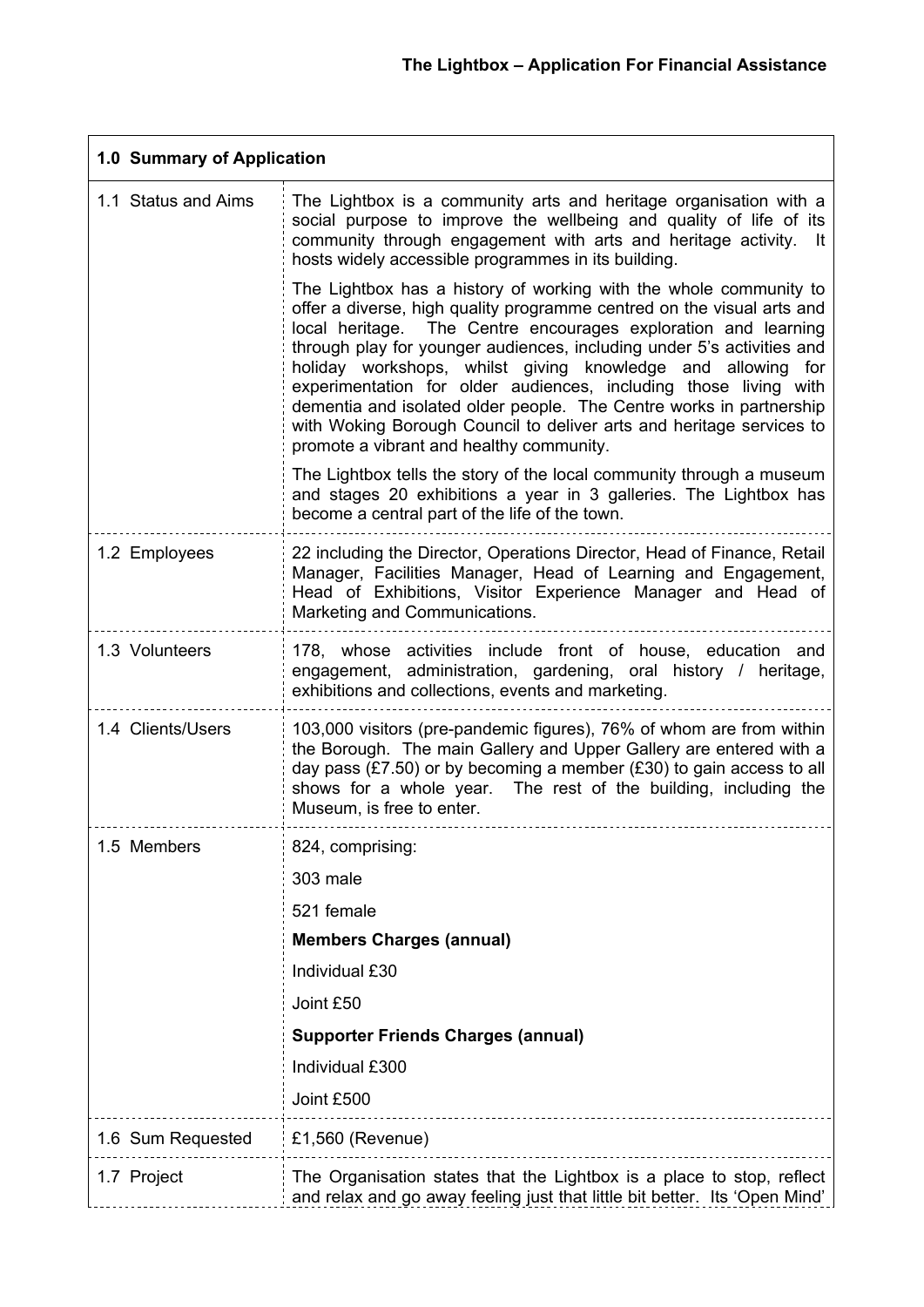# **The Lightbox – Application For Financial Assistance**

|                       | programme is a relaxed monthly free tour offered to users of Woking<br>Mind to come and explore the exhibitions featuring world-renowned<br>artists. Each month it looks at different artworks and discusses the<br>artists' lives in an interactive tour used as a way to foster inclusion and<br>participation. The participants differ depending on the users' mental<br>health, but averages 12 participants per month. At the beginning of<br>each session a free drink is offered before the tour of a specific<br>exhibition begins. They are given the opportunity to look around at<br>their own pace, asking questions if and when they have them. The<br>social aspect of the tours enables friendships and connections to be<br>made in a supportive environment which combats loneliness and<br>The Group is seeking funding to ensure the free<br>depression.<br>tea/coffee for the tours can be continued and to ensure that staff time<br>is covered for planning and talking to the group. |  |
|-----------------------|-------------------------------------------------------------------------------------------------------------------------------------------------------------------------------------------------------------------------------------------------------------------------------------------------------------------------------------------------------------------------------------------------------------------------------------------------------------------------------------------------------------------------------------------------------------------------------------------------------------------------------------------------------------------------------------------------------------------------------------------------------------------------------------------------------------------------------------------------------------------------------------------------------------------------------------------------------------------------------------------------------------|--|
| 1.8 Cost breakdown:   | Tea/coffee for approx. 12 attendees = £30 /tour = £360 for 12 months<br>Staff time for 12 sessions (planning and delivery) = £100/half day =<br>£1,200 for 12 months<br>Total cost of project for one year = £1,560                                                                                                                                                                                                                                                                                                                                                                                                                                                                                                                                                                                                                                                                                                                                                                                         |  |
| 1.9 Community Benefit | Approximately 12 people attend the tours each month which varies<br>according to the exhibition being toured. The attendees are self-<br>selecting through Mind and benefit from being able to reflect, relax<br>and learn something new or more about an artist or exhibition. All<br>attendees benefit from free tea / coffee on arrival and being able to<br>increase their knowledge and self-esteem.                                                                                                                                                                                                                                                                                                                                                                                                                                                                                                                                                                                                   |  |
| 1.10 Covid-19 Impact  | The Lightbox has not been able to deliver some programmes due to<br>the impact of closures and smaller group sizes / mask wearing. This<br>has meant that it has worked remotely with some groups, but this has<br>been difficult. Working with people with mental health issues is very<br>different in a remote environment and so it is looking forward to<br>engaging with people in person again, which is extremely important for<br>visitors' self-esteem and reducing social inequality.                                                                                                                                                                                                                                                                                                                                                                                                                                                                                                            |  |

| 2.0 Financial Background                |                                                                                                                                                                                                                                                                                                 |  |  |  |
|-----------------------------------------|-------------------------------------------------------------------------------------------------------------------------------------------------------------------------------------------------------------------------------------------------------------------------------------------------|--|--|--|
| 2.1 Budget                              | At the time of the application, the Group held £939,690 in the bank, of<br>which £70,000 is restricted grant funding for specific purposes,<br>£256,000 is restricted for pre-paid services to be delivered, and<br>£500,000 is a long term reserve as prescribed by the Charity<br>Commission. |  |  |  |
|                                         | The budget for the project is set out in paragraph 1.8 above.                                                                                                                                                                                                                                   |  |  |  |
| 2.2 Accounts                            | The Group has submitted accounts for 2019/20 which show an<br>income of £901,123 against expenditure of £879,020, resulting in a<br>surplus of £22,103. The sum of £407,627 was carried forward at the<br>end of the 2020/21 year.                                                              |  |  |  |
| 2.3 Support over the<br>past five years | $2020/21 - £1,200$<br>$2019/20 - £1,100$                                                                                                                                                                                                                                                        |  |  |  |